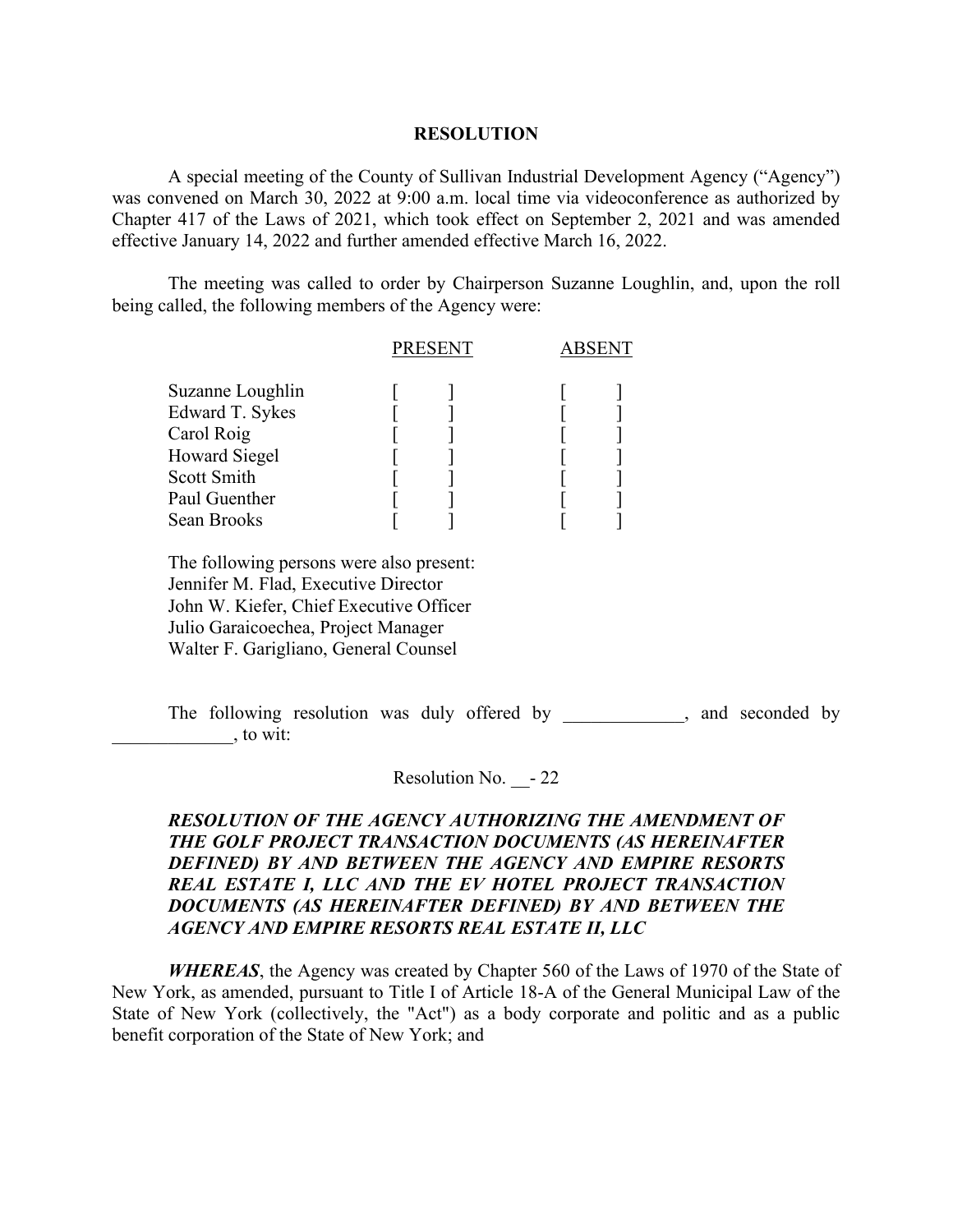*WHEREAS*, EPT Concord II, LLC ("EPT II") for itself and on behalf of an entity or entities to be formed (collectively the, "EPT Entities") submitted an application ("EPT Application") to the Agency on February 12, 2013, requesting that the Agency undertake a certain project in one or more phases, (the "Master Development Project") for the benefit of the EPT Entities consisting of: (i) the acquisition by the Agency of a leasehold interest or other interest in approximately seventy-one (71) parcels of land containing in the aggregate approximately 1,735 acres within the Town of Thompson, Sullivan County, New York (the "EPT Land"), (ii) the construction and equipping on the EPT Land of a master planned destination resort community to include (a) an 18-hole golf course with clubhouse and maintenance facilities, (b) a casino resort to include a casino, hotel, harness horse racetrack, grandstand/showroom, simulcast facility, banquet event center, restaurants and related facilities, (c) hotels, (d) a waterpark, (e) a recreational vehicle park, (f) an entertainment village with a cinema and supporting retail facilities, (g) a residential village containing a mix of unit types including condominiums, apartments, townhouses and detached single-family homes, a civic center and an active adult residential community, all or a portion of which will be connected, via a multi-use trail system, to open space (collectively, the "EPT Improvements"), and (iii) the acquisition in and around the EPT Land and the EPT Improvements of certain items of equipment and other tangible personal property (the "EPT Equipment", and collectively with the EPT Land and the EPT Improvements, the "EPT Project"); and

*WHEREAS*, on October 21, 2013, the Agency and EPT II entered into a Master Development and Agent Agreement authorizing the EPT Entities to proceed with certain work limited in scope to soil erosion and sediment control, clearing and grubbing, earthwork, construction of new roads and improvements and enhancements to existing roads, constructed wetlands, landscaping, sanitary sewer, water, storm sewer, electric power, telephone service, cable tv, internet connectivity, demolition of existing structures, and all other related facility, equipment, improvements and infrastructure costs as set forth in the EPT Application together with a Lease to Agency, Leaseback to Company, Payment in Lieu of Tax Agreement and related documents (collectively the, "EPT Transaction Documents"); and

*WHEREAS,* on or about December 31, 2013, with the consent of the Agency, EPT II transferred a portion of the EPT Land to EPR Concord II, L.P. ("EPR II"); and

*WHEREAS*, the EPT Entities and Empire Resorts Real Estate I, LLC ("ERREI") , a wholly owned subsidiary of Montreign Operating Company, LLC ("MOC"), entered into an agreement whereby ERREI leased a portion of the EPT Land from the EPT Entities effective only if MOC a wholly owned subsidiary of Empire Resorts, Inc., was selected by the New York State Gaming Facility Location Board to apply to the New York State Gaming Commission ("NYSGC") for the award of a license to operate a Gaming Facility (as hereinafter defined); and

*WHEREAS*, on December 21, 2015, the NYSGC awarded a Gaming Facility License (the "Gaming Facility License") to MOC; and

*WHEREAS*, subsequent to the award of the Gaming Facility License, in December 2015, ERREI and EPR II (and its successors or related entities) entered into agreements wherein it was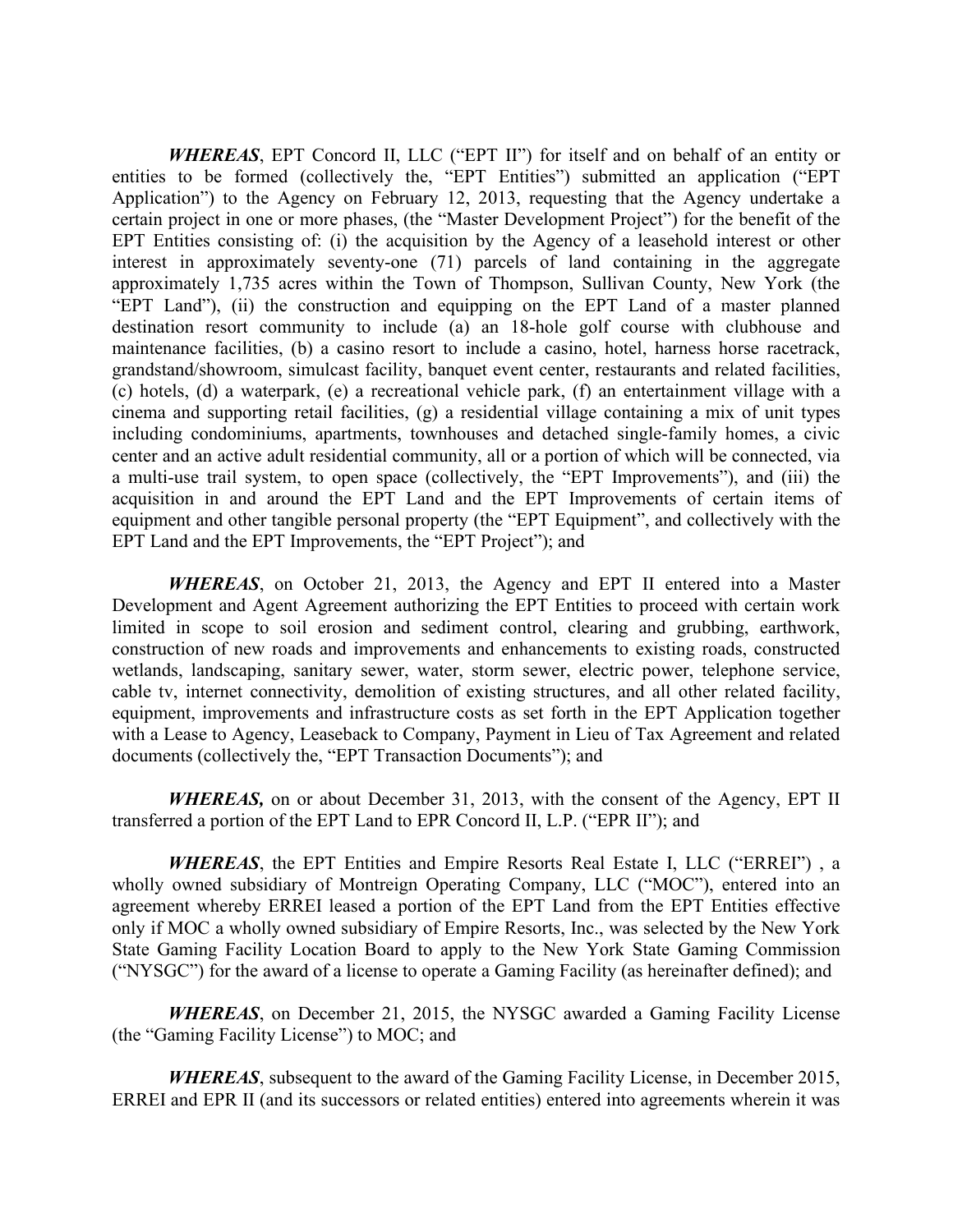agreed that ERREI will be the entity developing the Monster Golf Course on the Golf Project Land; and

*WHEREAS*, on or about March 25, 2016, ERREI presented an application ("Golf Project Application") to the Agency requesting that the Agency consider undertaking a project consisting of the: (i) acquisition, construction, installation and equipping of a new eighteen (18) hole golf course ("Golf Course"), an approximately  $14,000\pm$  square foot clubhouse, an approximately  $12,800\pm$  square foot maintenance building and related structures ("Buildings") situate on eleven (11) parcels of real estate consisting of approximately  $237\pm$  acres located along Thompsonville Road and Chalet Road, Town of Thompson ("Town"), County of Sullivan ("County"), State and identified on the Town tax map as all or a portion of tax map numbers (that existed in 2016) 15.-1-13, 15.-1-14.1, 15.-1-14.2, 15.-1-15, 15.-1-16, 15.-1-17, 15.-1-18, 15.-1-50, 23.-1-52.2, 23.-1-53.2, and 23.-1-54.5 ("Golf Project Land"); (ii) acquisition, construction and equipping of the Golf Course and Buildings; (iii) acquisition, construction and installation thereon and therein of certain furniture, fixtures, machinery, equipment and tools ("Golf Project Equipment"); (iv) construction of improvements to the Golf Course, the Buildings, the Golf Project Land and the Golf Project Equipment (collectively, the Golf Course, the Buildings, the Golf Project Land and the Golf Project Equipment are referred to as the "Golf Project"); and (v) lease of the Golf Project Land from the Agency to ERREI; and

*WHEREAS*, pursuant to General Municipal Law Section 859-a, on Monday, June 13, 2016 at 10:30 a.m., local time, at the Legislative Hearing Room, Sullivan County Government Center, 100 North Street, Monticello, New York, the Agency held a public hearing with respect to the Golf Project and the proposed financial assistance being contemplated by the Agency (the "Golf Project Public Hearing") whereat interested parties were provided a reasonable opportunity, both orally and in writing, to present their views. A summary of the Minutes of the Golf Project Public Hearing together with the Notice of Golf Project Public Hearing published and forwarded to the affected taxing jurisdictions ten (10) days prior to said Golf Project Public Hearing were attached to Resolution No. 21-16; and

*WHEREAS*, pursuant to Article 8 of the Environmental Conservation Law and the regulations adopted pursuant thereto by the Department of Environmental Conservation of the State of New York ("SEQR"), the Agency constitutes a "State Agency"; and

*WHEREAS*, to aid the Agency in determining whether the Golf Project may have significant adverse effects on the environment, ERREI presented a Full Environmental Assessment Form ("EAF") and supporting SEQR documents, including a Technical Memorandum with Appendices, to the Agency with respect to the Golf Project for its review; and

*WHEREAS*, the Agency determined that the Golf Project is an Unlisted Action under SEQR; and

*WHEREAS*, the Agency gave due consideration to the Golf Project Application of ERREI and to representations by ERREI that the proposed financial assistance is an inducement to ERREI to undertake the Golf Project; and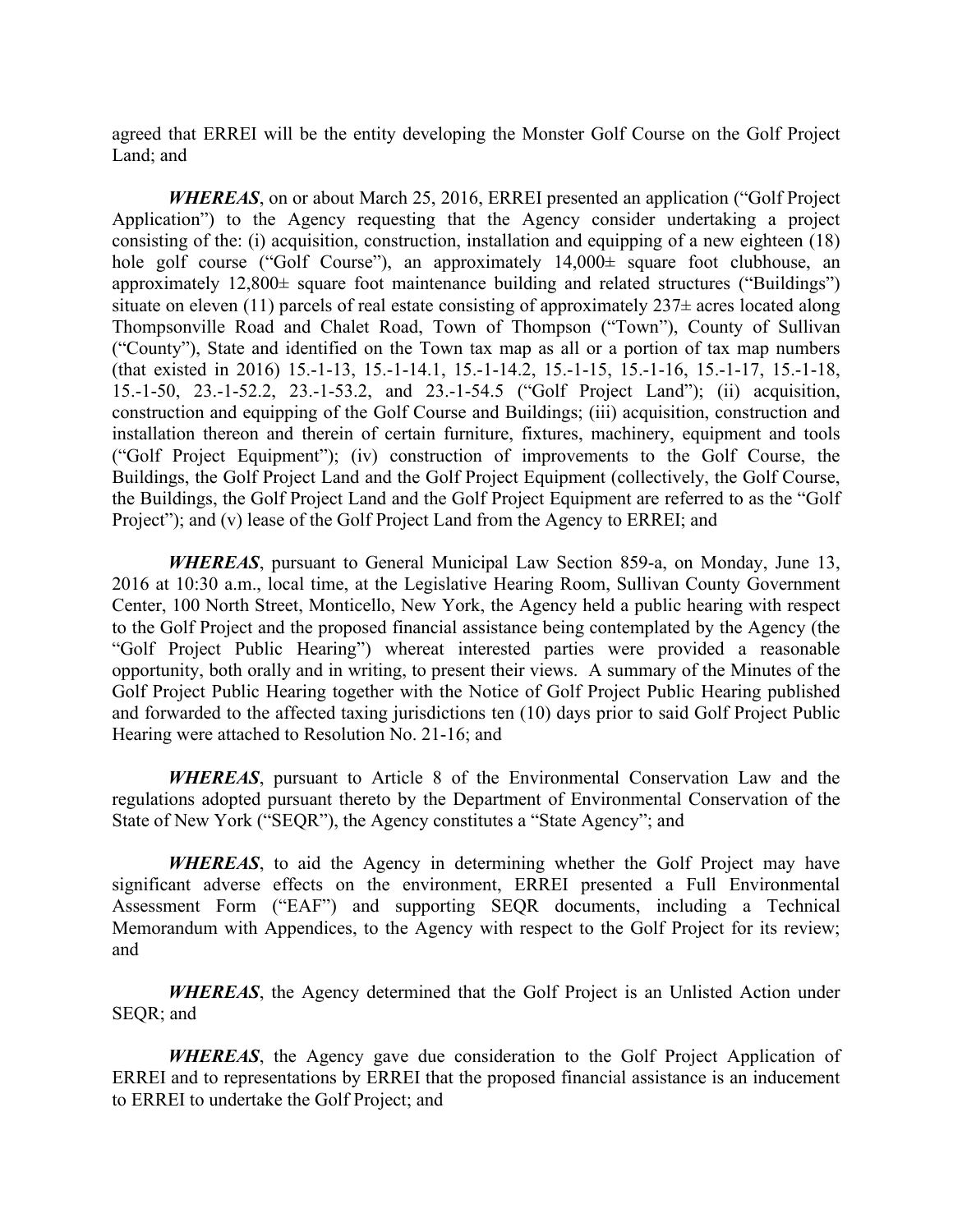*WHEREAS*, prior to adoption of Resolution No. 21-16 on June 20, 2016, the Agency considered the following matters as more fully set forth in its then in effect Uniform Tax Exemption Policies ("UTEPs"):

- A. Permanent private sector job creation and retention;
- B. Estimated value of the tax exemption;
- C. Whether the affected taxing jurisdictions shall be reimbursed by ERREI if the Golf Project does not fulfill the purposes for which the exemption was granted;
- D. Impact of the Golf Project on existing and proposed business or economic development projects;
- E. The amount of private sector investment generated or likely to be generated by the Golf Project;
- F. Demonstrated public support for the Golf Project;
- G. Likelihood of accomplishing the Golf Project in a timely fashion;
- H. Environmental impact;
- I. Extent to which the Golf Project will require additional services including, but not limited to educational, police, transportation, EMS and fire;
- J. Extent to which the Golf Project will provide additional revenues; and
- K. Extent to which the Golf Project will serve the public purposes of the Act by preserving permanent, private sector jobs or increasing the overall number of permanent, private sector jobs in the State; and

WHEREAS, the Golf Project fell within the Agency's "Destin[a](#page-3-0)tion Resort Program<sup>a</sup>" under the Agency's then in effect UTEP; and

*WHEREAS*, as further set forth in Resolution No. 21-16 on June 20, 2016, the Agency determined that, based on representations made by the ERREI to the Agency, a review of the EAF and supporting SEQR documents, including a Technical Memorandum with Appendices, the Golf Project would result in no major impacts and therefore, is one which may not cause significant damage to the environment and will not have a "significant effect on the environment" as such quoted term is defined in Article 8 of the Environmental Conservation Law and Regulations adopted pursuant thereto by the New York State Department of Environmental Conservation and that no "environmental impact statement" as such quoted term is defined in SEQR need be prepared for this action, and that such determination constituted a negative declaration of environmental significance for purposes of SEQR and adopted a Negative Declaration of Environmental Significance.

*WHEREAS*, the Agency desired to encourage ERREI to advance the job opportunities, health, general prosperity and economic welfare of the people of Sullivan County, New York by providing the contemplated financial assistance and undertaking the Golf Project; and

*WHEREAS*, the Executive Director negotiated the Golf Project Transaction Documents with ERREI; and

<span id="page-3-0"></span><sup>a</sup> The Destination Resort Program was eliminated by the Agency on March 14, 2022 by Resolution No. 10-22.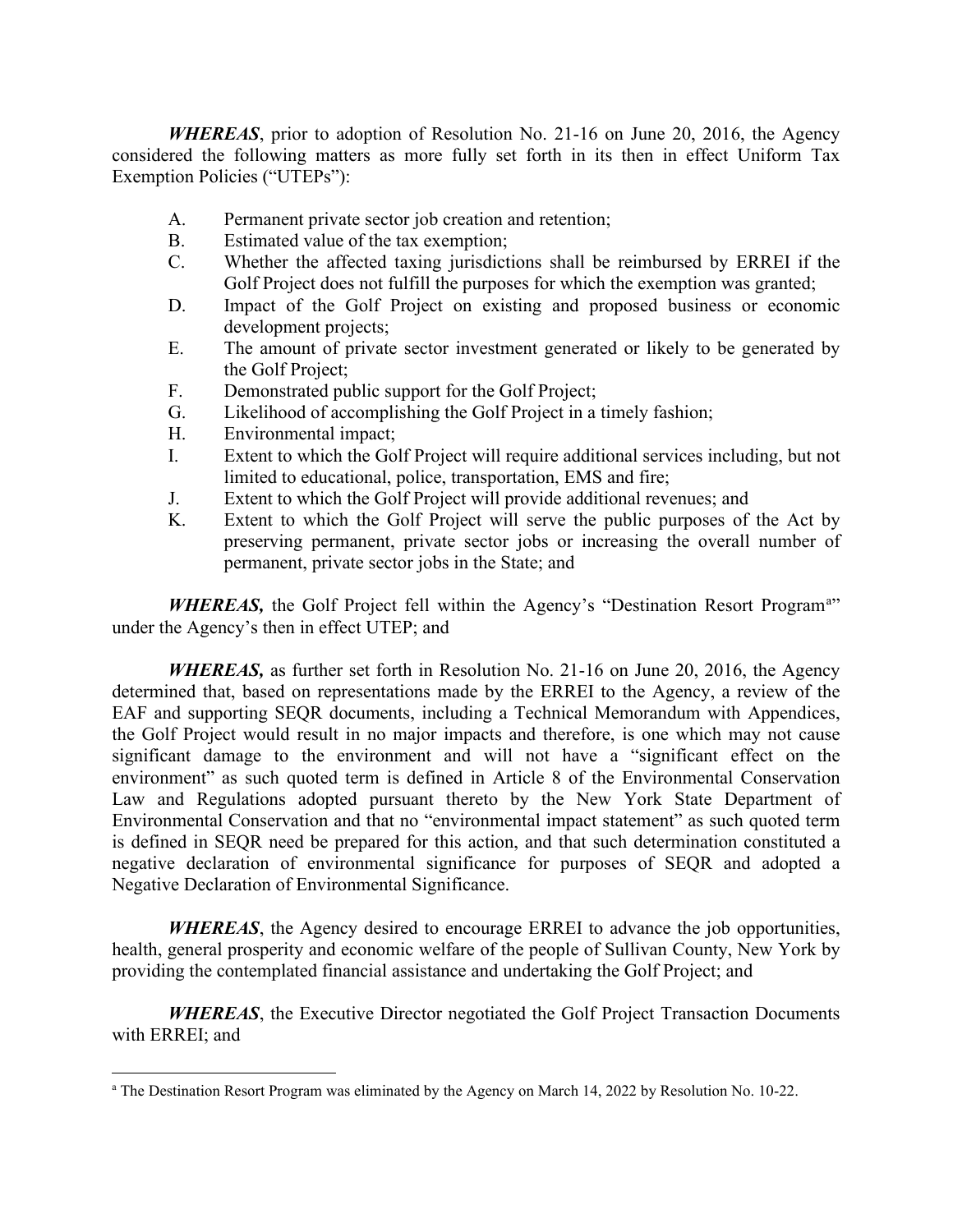*WHEREAS*, on or about December 22, 2016, the Agency (i) designated ERREI as its agent for the purpose of acquiring, constructing, installing and equipping the Golf Project; (ii) negotiated and entered into an Agent Agreement, a Lease, a Leaseback and a PILOT Agreement with ERREI (collectively, the "Golf Project Transaction Documents"); (iii) took a leasehold interest in the Golf Project Land, the improvements and personal property thereon which constitute the Golf Project; and (iv) provided financial assistance to ERREI in the form of (a) sales tax exemption for purchases related to the acquisition, construction, installation and equipping of the Golf Project; (b) a real property tax abatement on increased value resulting from improvements to the Golf Project Land through a PILOT Agreement; and (c) a mortgage recording tax exemption for financing related to the Golf Project; and

*WHEREAS*, on or about December 22, 2016, the Agency and the EPT Entities entered into a Third Omnibus Amendment of the EPT Transaction Documents to amend the project description to remove the Golf Project Land from the project description and reduce the TVSP as established in Section 1.3(a) of the EPT PILOT Agreement; and

*WHEREAS*, the EPT Entities and Empire Resorts Real Estate II, LLC ("ERREII"), a wholly owned subsidiary of MOC, entered into an agreement whereby ERREII leased a portion of the EPT Land from the EPT Entities effective only if MOC was selected by the New York State Gaming Facility Location Board to apply to the NYSGC for the award of a license to operate a Gaming Facility; and

*WHEREAS*, subsequent to the award of the Gaming Facility License, in December 2015, ERREII and EPR II entered into agreements wherein it was agreed that ERREII will be the entity developing an entertainment village hotel; and

*WHEREAS*, on or about August 17, 2017, ERREII presented an application ("EV Hotel Project Application") to the Agency, a copy of which is on file at the office of the Agency, requesting that the Agency consider undertaking a project consisting of the: (i) acquisition, construction, installation and equipping of a an approximately 124,000 square foot six-story building to include up to 162 rooms, mixed-use spaces including a coffee shop, a restaurant, a night club, and retail, and parking for up to 289 cars (the "EV Hotel"), situate on one (1) parcel of real estate consisting of approximately 22 acres located along Joyland Road and Thompsonville Road, in the Town, County, State and identified on the Town tax map as all or a portion of tax map numbers 23.-1-54.6 ("EV Hotel Project Land"); (ii) acquisition, construction and equipping of the EV Hotel Project; (iii) acquisition, construction and installation thereon and therein of certain furniture, fixtures, machinery, equipment and tools ("EV Hotel Project Equipment"); (iv) construction of improvements to the EV Hotel, the EV Hotel Project Land and the EV Hotel Project Equipment (collectively, the EV Hotel, the EV Hotel Project Land and the EV Hotel Project Equipment are referred to as the "EV Hotel Project"); and (v) lease of the EV Hotel Project from the Agency to ERREII; and

*WHEREAS*, pursuant to General Municipal Law Section 859-a, on Wednesday, August 23, 2017 at 10:30 a.m., local time, at the Legislative Hearing Room, Sullivan County Government Center, 100 North Street, Monticello, New York, the Agency held a public hearing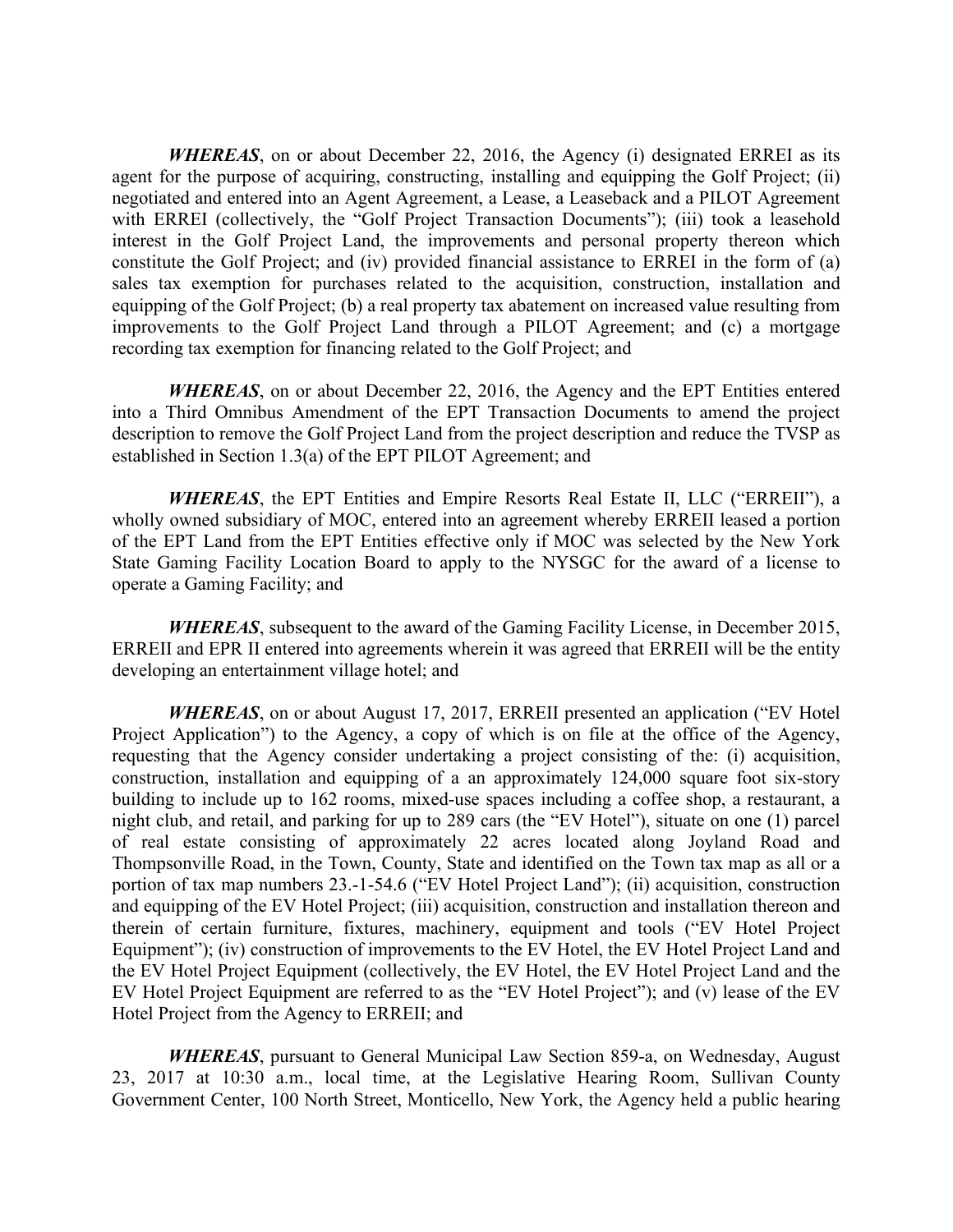with respect to the EV Hotel Project and the proposed financial assistance being contemplated by the Agency (the "EV Hotel Project Public Hearing") whereat interested parties were provided a reasonable opportunity, both orally and in writing, to present their views. A summary of the Minutes of the EV Hotel Project Public Hearing together with the Notice of EV Hotel Project Public Hearing published and forwarded to the affected taxing jurisdictions ten (10) days prior to said EV Hotel Project Public Hearing were attached to Resolution No. 40-17; and

*WHEREAS*, pursuant to Article 8 of the Environmental Conservation Law and the regulations adopted pursuant thereto by SEQR, the Town of Thompson Planning Board ("Town Planning Board"), acted as Lead Agency; and

*WHEREAS*, ERREII obtained the necessary environmental and land use approvals for the EV Hotel Project. Specifically, on May 24, 2017, the Town Planning Board issued its Negative Declaration of Environmental Significance pursuant to SEQRA for the EV Hotel Project. Subsequently, on May 24, 2017, the Town Planning Board adopted a resolution independently finding that ERREII had complied with SEQRA and granting the Final Site Development Plan Approval for the EV Hotel Project; and

*WHEREAS*, the Agency gave due consideration to the EV Hotel Project Application of ERREII and to representations by ERREII that the proposed financial assistance is an inducement to ERREII to undertake the EV Hotel Project; and

*WHEREAS*, prior to adoption of Resolution No. 40-17 on August 23, 2017, the Agency considered the following matters as more fully set forth in its then in effect UTEPs:

- A. Permanent private sector job creation and retention;
- B. Estimated value of the tax exemption;
- C. Whether the affected taxing jurisdictions shall be reimbursed by ERREII if the EV Hotel Project does not fulfill the purposes for which the exemption was granted;
- D. Impact of EV Hotel Project on existing and proposed business or economic development projects;
- E. The amount of private sector investment generated or likely to be generated by the EV Hotel Project;
- F. Demonstrated public support for the EV Hotel Project;
- G. Likelihood of accomplishing the EV Hotel Project in a timely fashion;
- H. Environmental impact;
- I. Extent to which the EV Hotel Project will require additional services including, but not limited to educational, police, transportation, EMS and fire;
- J. Extent to which the EV Hotel Project will provide additional revenues; and
- K. Extent to which the EV Hotel Project will serve the public purposes of the Act by preserving permanent, private sector jobs or increasing the overall number of permanent, private sector jobs in the State; and

*WHEREAS,* the EV Hotel Project fell within the Agency's "Destination Resort Program<sup>a</sup>" under the Agency's then in effect UTEP; and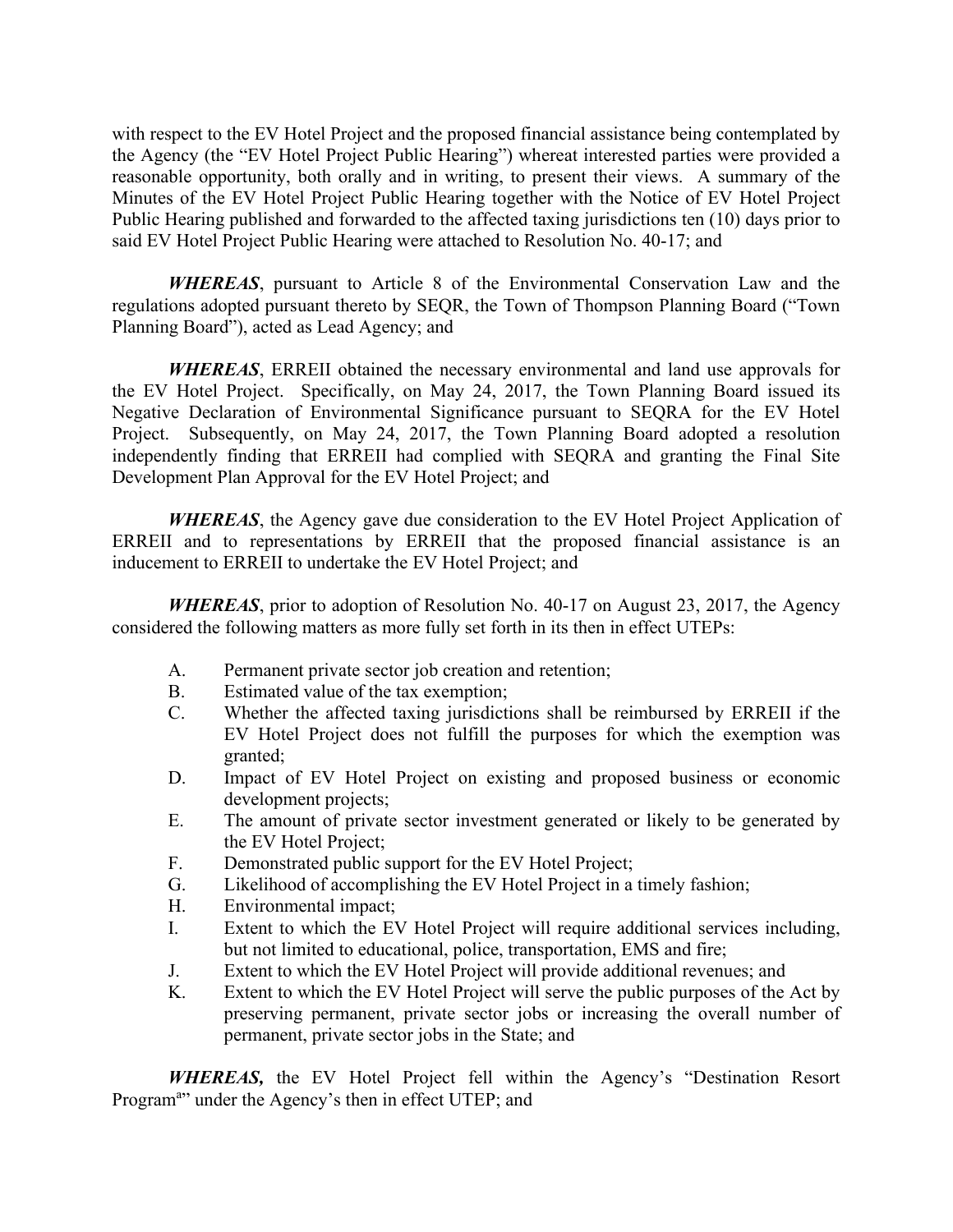*WHEREAS*, the Agency desired to encourage ERREII to advance the job opportunities, health, general prosperity and economic welfare of the people of Sullivan County, New York by providing the contemplated financial assistance and undertaking the EV Hotel Project; and

*WHEREAS*, the Agency's Executive Director negotiated the EV Hotel Project Transaction Documents with ERREII; and

*WHEREAS*, on or about March 1, 2018, the Agency (i) designated ERREII as its agent for the purpose of acquiring, constructing, installing and equipping the EV Hotel Project; (ii) negotiated and entered into an Agent Agreement, a Lease, a Leaseback and a PILOT Agreement with ERREII (collectively, the "EV Hotel Project Transaction Documents"); (iii) took a leasehold interest in the EV Hotel Project Land, the improvements and personal property thereon which constitute the EV Hotel Project; and (iv) provide financial assistance to ERREII in the form of (a) sales tax exemption for purchases related to the acquisition, construction, installation and equipping of the EV Hotel Project; (b) a real property tax abatement on increased value resulting from improvements to the EV Hotel Project Land through a PILOT Agreement; and (c) a mortgage recording tax exemption for financing related to the EV Hotel Project; and

*WHEREAS*, on or about March 1, 2018, the Agency and the EPT Entities entered into a Fifth Omnibus Amendment of the EPT Transaction Documents to amend the project description to remove the EV Hotel Project Land from the project description and reduce the TVSP as established in Section 1.3(a) of the EPT PILOT Agreement; and

*WHEREAS*, by letter dated March 9, 2022, ERREI and ERREII requested the Agency amend the Golf Project Transaction Documents and EV Hotel Project Transaction Documents to reflect proposed amendments to the Golf Project and the EV Hotel Project; and

*WHEREAS*, by letter dated March 23, 2022, ERREI requested the Agency amend the Golf Project PILOT Agreement so the sixteen- (16) year period of benefits starts the year following completion of the Golf Project; and

*WHEREAS*, to aid the Agency in determining whether proposed amendments to the Golf Project may have significant adverse effects on the environment, the Agency reviewed the EAF and supporting SEQR documents, including a Technical Memorandum with Appendices, to the Agency with respect to the Golf Project for its review; and

*WHEREAS*, the Agency determined that based on representations made by ERREI, the proposed amendments to the Golf Project will result in a reduction of impacts and therefore the Golf Project remains an Unlisted Action under SEQR; and

*WHEREAS,* the Agency determined that, based on representations made by ERREI to the Agency, a review of the EAF and supporting SEQR documents, including a Technical Memorandum with Appendices, the Golf Project would result in no major impacts and therefore, is one which may not cause significant damage to the environment and will not have a "significant effect on the environment" as such quoted term is defined in Article 8 of the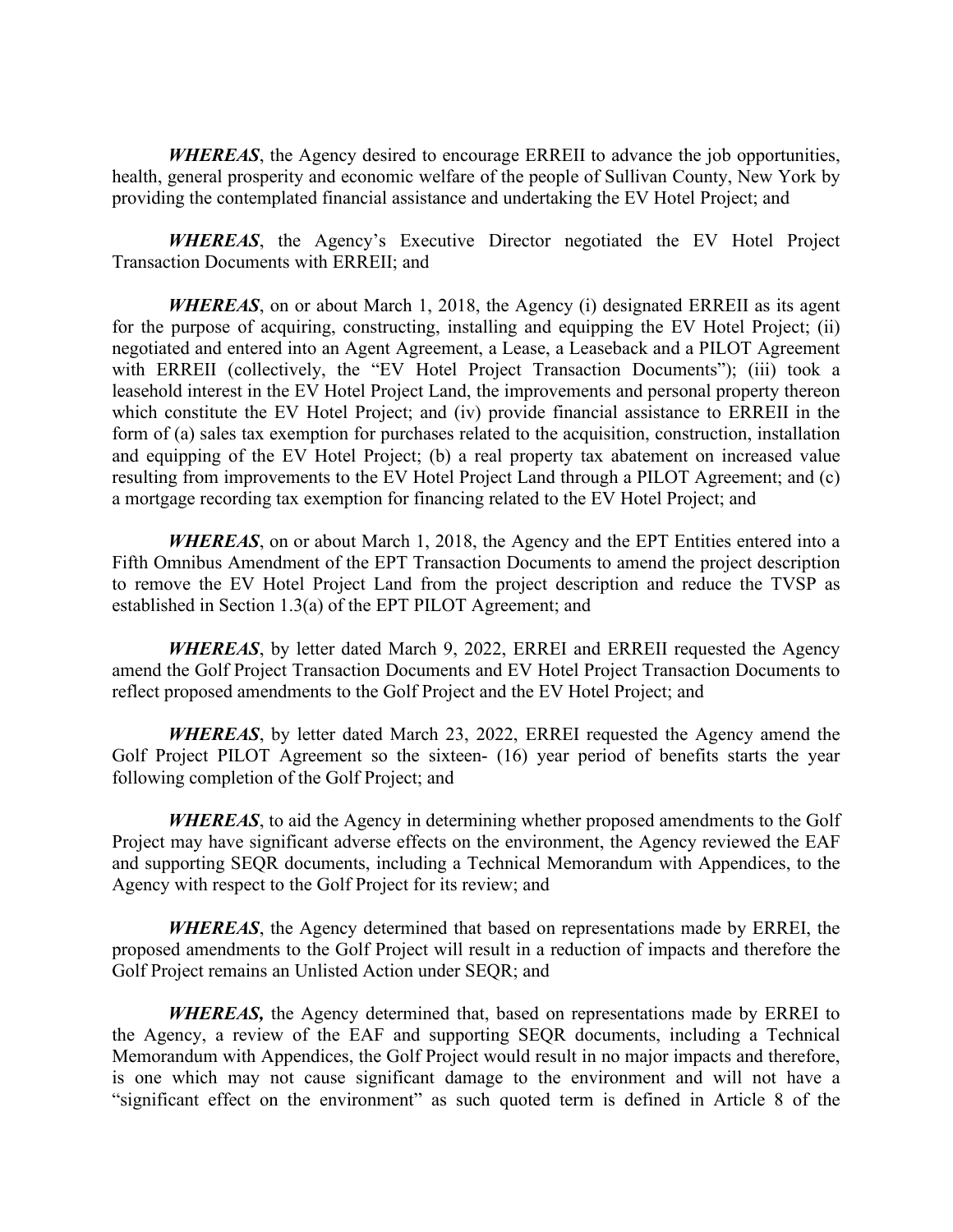Environmental Conservation Law and Regulations adopted pursuant thereto by the New York State Department of Environmental Conservation and that no "environmental impact statement" as such quoted term is defined in SEQR need be prepared for this action, and that such determination constituted a negative declaration of environmental significance for purposes of SEQR and ratifies the previously adopted Negative Declaration of Environmental Significance; and

*WHEREAS*, ERREII proposed to amend the EV Hotel project to construct a golf club house inside The Alder Hotel, including locker rooms, a pro shop and offices; and

*WHEREAS,* based on representations made by ERREII to the Agency, a review of the short-form EAF and supporting SEQR documents, the Agency finds that (a) pursuant to 6 NYCRR Section 617.5(c)(1), (2), and (9), the EV Hotel Project is a "Type II action"; and (b) therefore, the Agency hereby determines that no environmental impact statement or any other determination or procedure is required under Article 8 of the Environmental Conservation Law.

*WHEREAS*, the Agency wishes to authorize the amendment of the Golf Project Transaction Documents to modify the project description, extend the expiration date of the agent authorization, increase the authorized taxable expenditures and increase the authorized sales and use tax exemption; and

*WHEREAS*, the Agency wishes to authorize the amendment of the EV Hotel Project Transaction Documents to modify the project description, extend the expiration date of the agent authorization, increase the authorized taxable expenditures and increase the authorized sales and use tax exemption.

## *NOW, THEREFORE, BE IT RESOLVED BY THE MEMBERS OF THE AGENCY AS FOLLOWS*:

Section 1. The Agency hereby determines that based on representations made by ERREI to the Agency, a review of the EAF and supporting SEQR documents, including a Technical Memorandum with Appendices, the Golf Project would result in no major impacts and therefore, is one which may not cause significant damage to the environment and will not have a "significant effect on the environment" as such quoted term is defined in Article 8 of the Environmental Conservation Law and Regulations adopted pursuant thereto by the New York State Department of Environmental Conservation and that no "environmental impact statement" as such quoted term is defined in SEQR need be prepared for this action, and that such determination constituted a negative declaration of environmental significance for purposes of SEQR and ratifies the previously adopted Negative Declaration of Environmental Significance.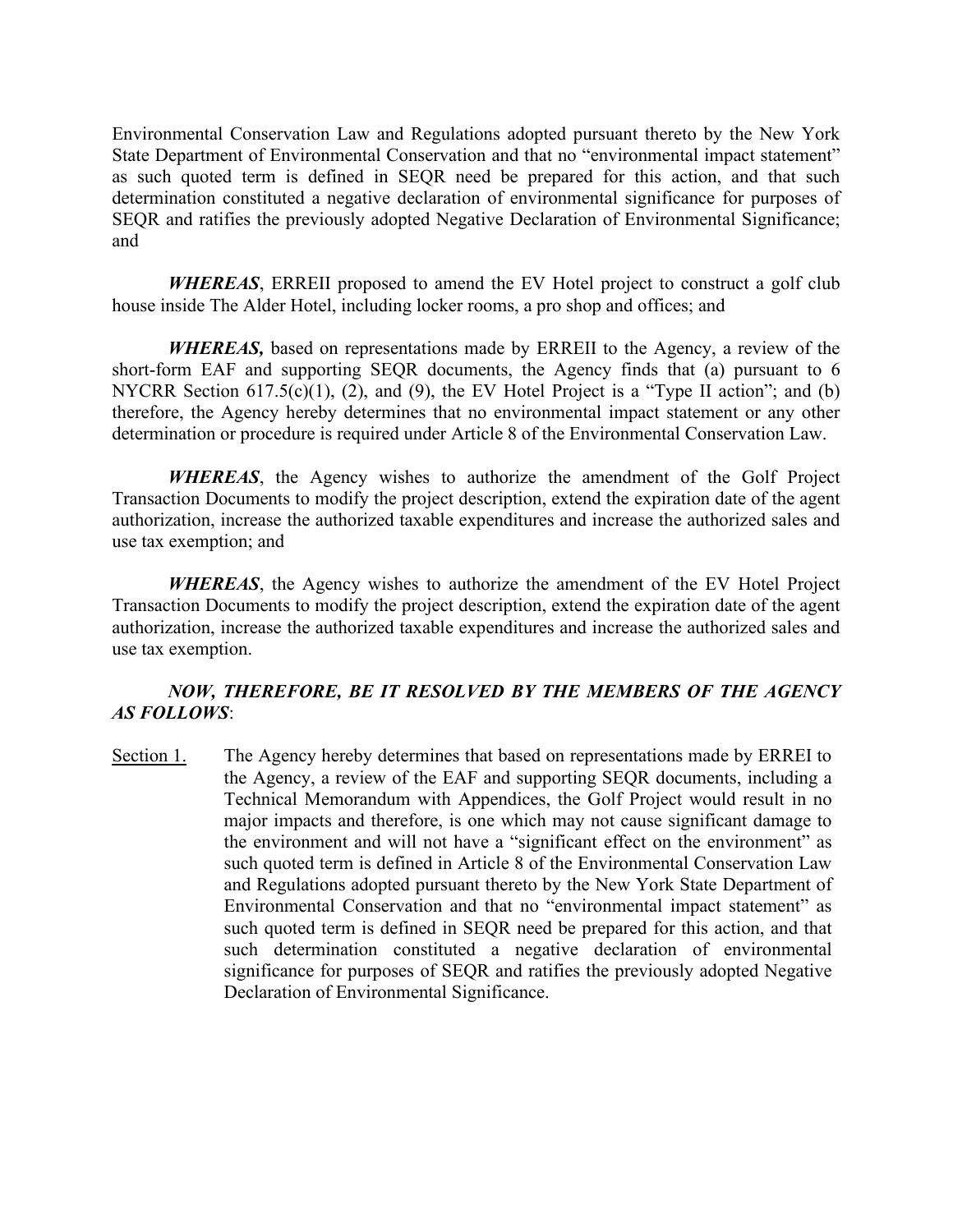- Section 2. The Agency hereby authorizes the amendment of the Golf Project Transaction Documents as follows:
	- A. To modify the description of the Golf Project to update the reference of "an approximately 14,000+ square foot clubhouse" to "a comfort station including restrooms and light snacks";
	- B. Increase the total budget from \$17,600,000 to \$33,700,000;
	- C. Increase the total authorized exempt purchases by an additional \$12,125,000;
	- D. Increase the authorized sales tax exemption by an additional \$970,000; and
	- E. Extend the date for completion to June 1, 2023.
	- F. Amend the PILOT Agreement so the sixteen- (16) year period of benefits starts the year following completion of the Golf Project.
- Section 3. The Agency hereby determines that the EV Hotel Project is a "Type II action" under SEQR.
- Section 4. The Agency hereby authorizes the amendment of the EV Hotel Project Transaction Documents as follows:
	- A. To modify the description of the EV Hotel Project to include construction of a golf club house inside The Alder Hotel, including locker rooms, a pro shop and offices;
	- B. Increase the total budget by \$300,000;
	- C. Increase the total authorized exempt purchases by an additional \$250,000;
	- D. Increase the sales tax exemption by an additional \$20,000;
	- E. Extend the date for completion to June 1, 2023; and
	- F. Amend the PILOT Agreement governing the EV Hotel Project to increase the TVSP for periods on and after January 1, 2024 by \$300,000.
- Section 5. The foregoing resolutions are conditioned upon each of the following:
	- A. ERREI and ERREII shall reimburse the Agency for all costs related to the various transactions contemplated by these resolutions; and
	- B. ERREI and ERREII shall pay to the Agency's legal counsel all fees and expenses related to preparation of the amendments to the Golf Project Transaction Documents and EV Hotel Project Transaction Documents.
- Section 6. The Chairperson, Executive Director or Chief Executive Officer of the Agency, each acting individually, are hereby authorized, on behalf of the Agency, to execute and deliver an amendment of the Golf Project Transaction Documents and EV Hotel Project Transaction Documents.
- Section 7. The officers, employees and agents of the Agency are hereby authorized and directed for and in the name and on behalf of the Agency to do all acts and things required and to execute and deliver all such certificates, instruments and documents, to pay all such fees, charges and expenses and to do all such further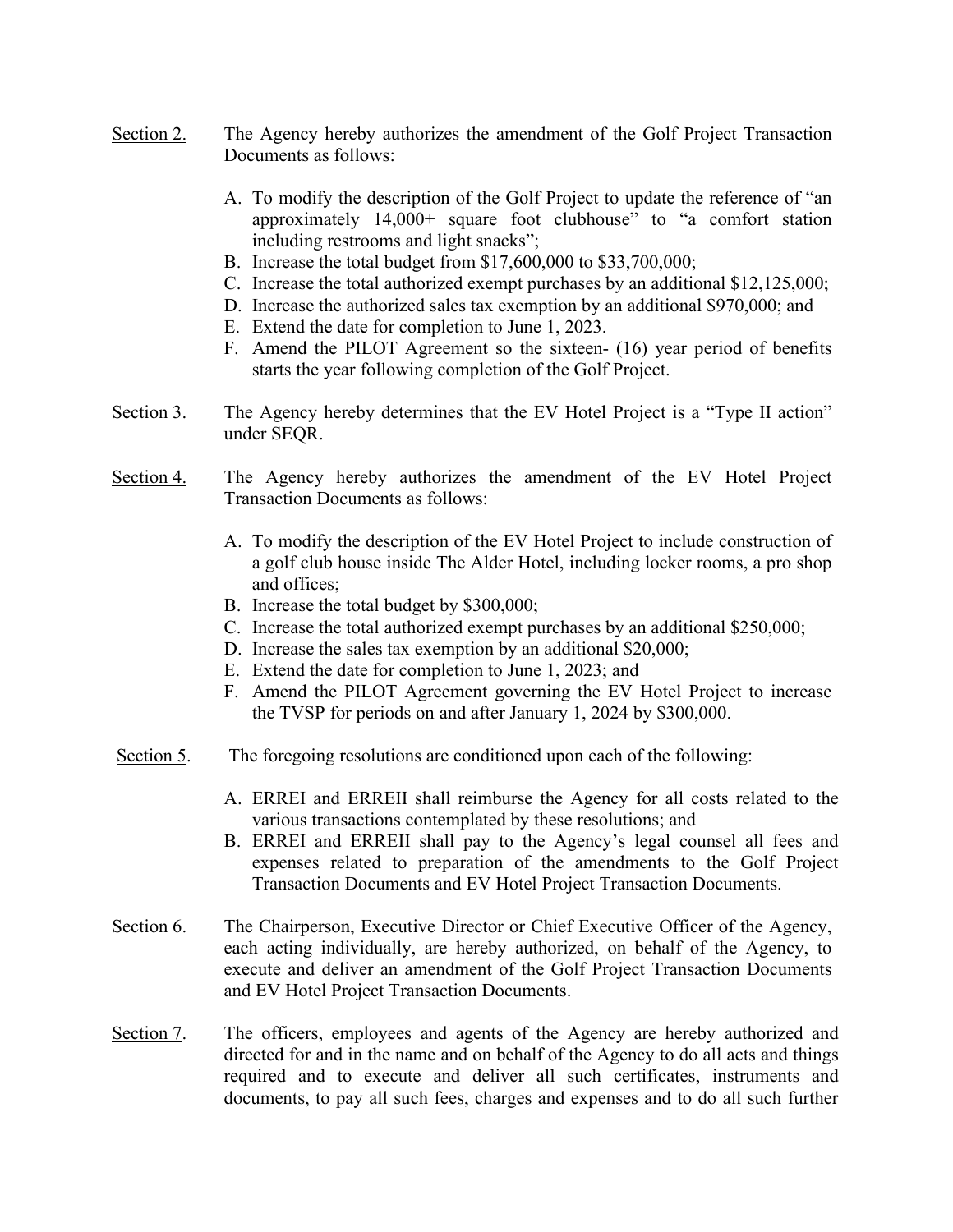acts and things as may be necessary or, in the opinion of the officer, employee or agent acting, desirable and proper to effect the purposes of the foregoing resolutions and to cause compliance by the Agency with all of the terms, covenants and provisions of the documents executed for and on behalf of the Agency.

- Section 8. The Chief Executive Officer, Executive Director or General Counsel of the Agency is hereby authorized and directed (i) to distribute copies of this resolution to ERREI and ERREII; and (ii) to do such further things or perform such acts as may be necessary or convenient to implement the provisions of this resolution.
- Section 9. This Resolution shall take effect immediately.

The question of the adoption of the foregoing resolution was duly put to a vote on roll call, which resulted as follows:

| Suzanne Loughlin     | ] Yes | ] No | ] Absent | Abstain   |
|----------------------|-------|------|----------|-----------|
| Edward T. Sykes      | l Yes | l No | 1 Absent | Abstain   |
| Carol Roig           | l Yes | ] No | Absent   | Abstain   |
| <b>Howard Siegel</b> | 1 Yes | 1 No | 1 Absent | Abstain   |
| Scott Smith          | l Yes | ] No | ] Absent | Abstain   |
| Paul Guenther        | l Yes | ] No | Absent   | Abstain   |
| Sean Brooks          | l Yes | ] No | ] Absent | 1 Abstain |

The resolution was thereupon duly adopted.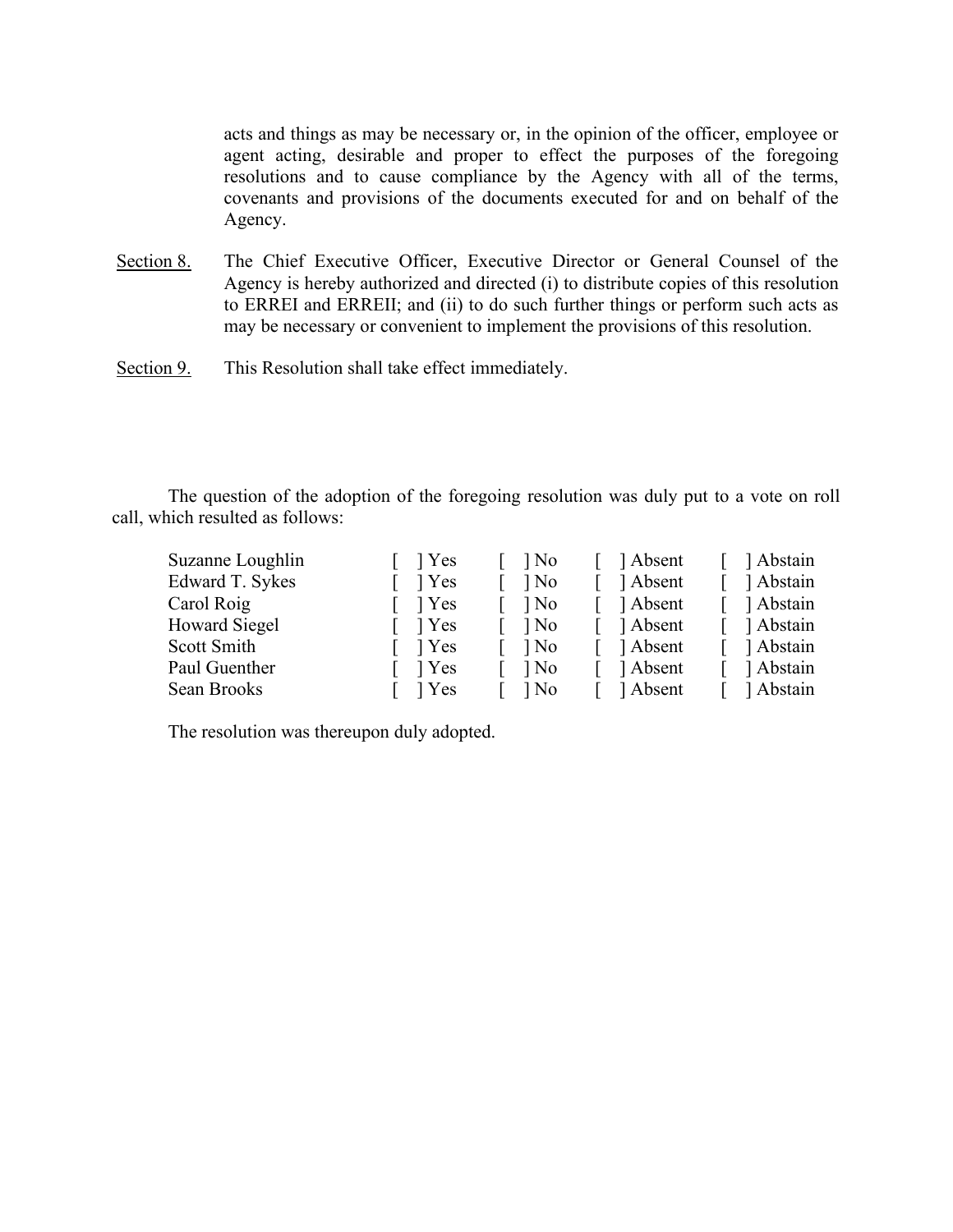## STATE OF NEW YORK : :SS COUNTY OF SULLIVAN :

I, the undersigned Secretary of the Agency DO HEREBY CERTIFY THAT:

- 1. I have compared the foregoing copy of a resolution of the County of Sullivan Industrial Development Agency ("Agency") with the original thereof on file in the office of the Agency, and that the same is a true and correct copy of such resolution and of the proceedings of the Agency in connection with such matter.
- 2. Such resolution was passed at a meeting of the Agency duly convened via video conference call on March 30, 2022 at 9:00 a.m. at which the following members were present:

|                                                                                                           | PRESENT |  |  |
|-----------------------------------------------------------------------------------------------------------|---------|--|--|
| Suzanne Loughlin<br>Edward T. Sykes<br>Carol Roig<br><b>Howard Siegel</b><br>Scott Smith<br>Paul Guenther |         |  |  |
| Sean Brooks                                                                                               |         |  |  |

3. The question of the adoption of the foregoing resolution was duly put to a vote on roll call which resulted as follows:

| Suzanne Loughlin     | 1 Yes | 1 No   | Absent   | Abstain   |
|----------------------|-------|--------|----------|-----------|
| Edward T. Sykes      | 1 Yes | ] No   | 1 Absent | Abstain   |
| Carol Roig           | 1 Yes | $\log$ | 1 Absent | Abstain   |
| <b>Howard Siegel</b> | 1 Yes | $\log$ | 1 Absent | Abstain   |
| Scott Smith          | 1 Yes | $\log$ | Absent   | 1 Abstain |
| Paul Guenther        | 1 Yes | $\log$ | 1 Absent | Abstain   |
| Sean Brooks          | 1 Yes | $1$ No | 1 Absent | Abstain   |
|                      |       |        |          |           |

and therefore, the resolution was declared duly adopted.

70320-057v9